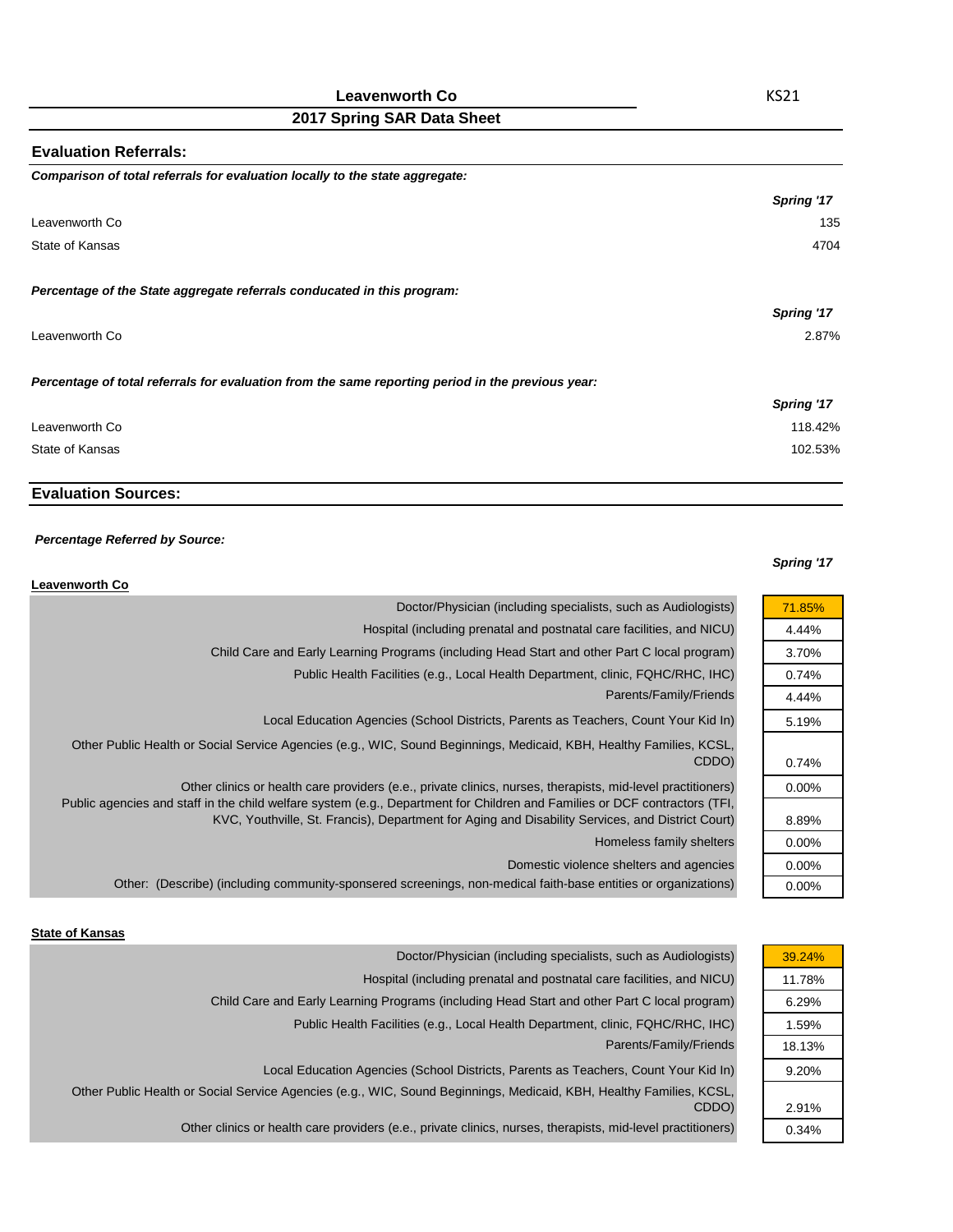| KVC, Youthville, St. Francis), Department for Aging and Disability Services, and District Court)               | 7.99%                          |
|----------------------------------------------------------------------------------------------------------------|--------------------------------|
| Homeless family shelters                                                                                       | 0.02%                          |
| Domestic violence shelters and agencies                                                                        | 0.00%                          |
| Other: (Describe) (including community-sponsered screenings, non-medical faith-base entities or organizations) | 2.49%                          |
| Total referred but not evaluated:                                                                              |                                |
| Leavenworth Co<br>State of Kansas                                                                              | Spring '17<br>20<br>1583       |
| Percentage of referrals that were not evaluated:                                                               |                                |
| Leavenworth Co<br>State of Kansas                                                                              | Spring '17<br>14.81%<br>33.65% |
| Percentage of reasons for not completing evaluations:                                                          |                                |
|                                                                                                                | Spring '17                     |
| Leavenworth Co                                                                                                 |                                |
| <b>Family Declined</b>                                                                                         | 15.00%                         |
| Moved                                                                                                          | 10.00%                         |
| <b>Could Not</b><br>Locate Family                                                                              | 10.00%                         |
| In Process                                                                                                     | 65.00%                         |
| Other                                                                                                          | 0.00%                          |
|                                                                                                                |                                |

**State of Kansas** 

| <b>Family Declined</b> |  |
|------------------------|--|
| Moved                  |  |
| Could Not              |  |
| Locate Family          |  |
| In Process             |  |
| ∩ther                  |  |



**Timelines:**

|                                                               | Spring '17 |
|---------------------------------------------------------------|------------|
| Leavenworth Co                                                | $0.00\%$   |
| State of Kansas                                               | $0.00\%$   |
| Percentage of IFSPs not developed within the 45-day timeline: | Spring '17 |
| Leavenworth Co                                                | 6.06%      |
| State of Kansas                                               | 19.17%     |
|                                                               |            |

# **Local Program Proportionate Size Comparison:**

| <b>Six-Month Cumulative Count</b> |            |
|-----------------------------------|------------|
|                                   | Spring '17 |
| Leavenworth Co                    | 176        |
| State of Kansas                   | 7314       |